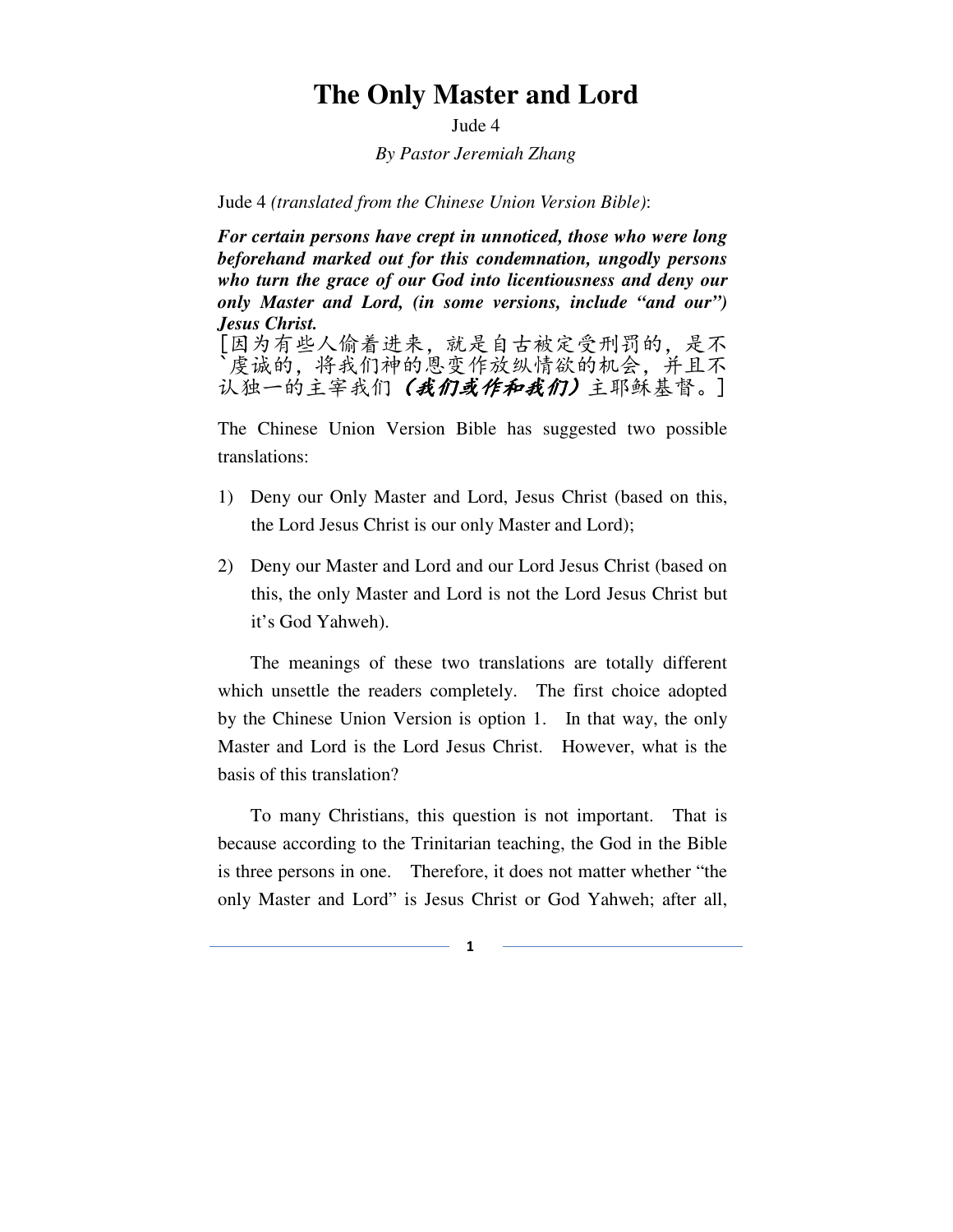confessing that Jesus is God is confessing Yahweh as God; and confessing Jesus as the only Master and Lord is confessing Yahweh as the only Master and Lord; worshipping Jesus is worshipping Yahweh because they are both God and they are "in one".

It is precisely because of this reason that the Bible translators, when dealing with Ro 9:5 and Tit 2:14, can freely use the titles of God on Jesus Christ. Since they are three persons in one, it does not matter which one is God. However, you would notice that, the first choice of translations (or explanations) always gives the place of God to Jesus Christ. This is mainly because Jesus is deemed more approachable while Yahweh is rather aloof and distant. Due to the emotional attachment to Jesus, the Church elevates Jesus as God and even to the extent of replacing the position of God Yahweh. As a result, God Yahweh has gradually been replaced by Jesus. Since the Church advocated the Trinitarian teaching, it has gradually forgotten the God Yahweh who saved her and even the holy name of Yahweh was removed by translators from the New Testament! How tragic and blasphemous it is!

Jude 4 is a very good example, from which we could see the woes brought by the Trinitarian teaching. If we follow the primary translation of the Chinese Union Version and drop the "and" from it, Jesus Christ would become the only Master and Lord right away.

With reference to the secondary translation suggested by the Chinese Union Version, the translator obviously did not dismiss the existence of the word 'and', just that he deliberately chose not to include it, attributing "the only Master and Lord" to Jesus Christ. This has seriously misled the readers to think that Jesus is that only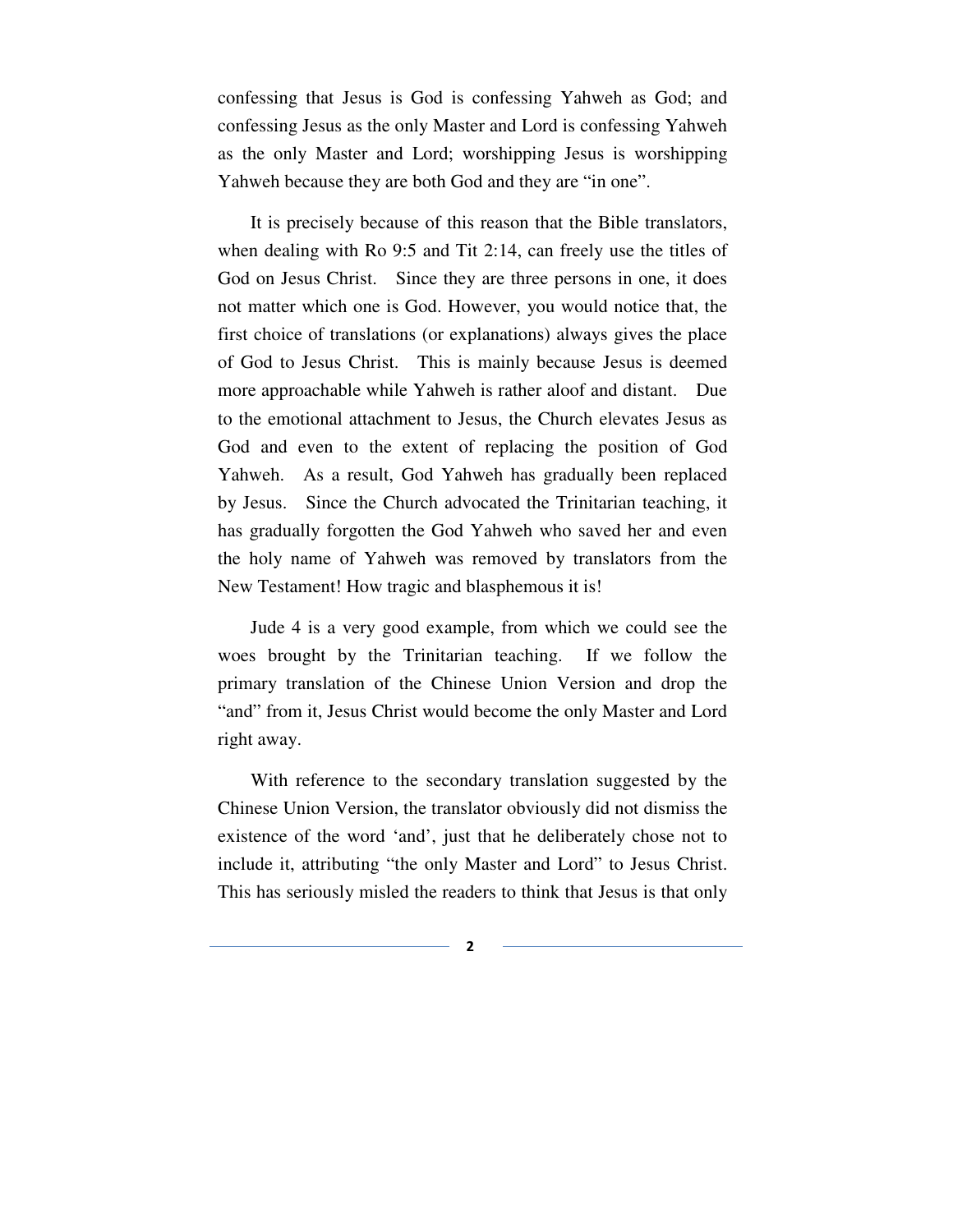Master and Lord.

 Not all the Chinese Bible translations agree with the translation by the Chinese Union Version. Appended below are three Chinese Bible translations which retain the word "and":

① *LuZhenZhong version*: *"… deny our only Master and Lord and the Lord Jesus Christ …"* 

 [因为有些人偷着进来,就是往古时候经上早已 记载必须受这处刑的∶嘿,不虔的人,将我们上 帝的恩变为邪荡的托词,否认我们独一无二的主 宰和主耶稣基督(或译∶否认那独一无二的主宰 和我们的主耶稣基督)。]

② *Chinese New English Translation Bible (CNET)***:** *"… not acknowledging our only Master and Lord and the Lord Jesus Christ…"* 

[因为有些人溜进你们中间,他们就是自古被定 受这刑罚的,是不敬虔的,将我们神的恩典作为 放纵情欲的借口,并且不认我们独一的主宰和主 耶稣基督。]

③ *Chinese Catholic Studium Biblicum*:*"… and deny our only Master and Lord and the Lord Jesus Christ …"*  [因为有些早已被注定要受审判的人,潜入你们 中间;他们是邪恶的人,竟把我们天主的恩宠, 变为放纵情欲的机会,并否认我们独一的主宰和 主耶稣基督。]

If we drop the word "and" on our own accord, we are precisely making the mistake described in Jude 4 - denying the only Master and LORD. By removing the word 'and', declaring Jesus Christ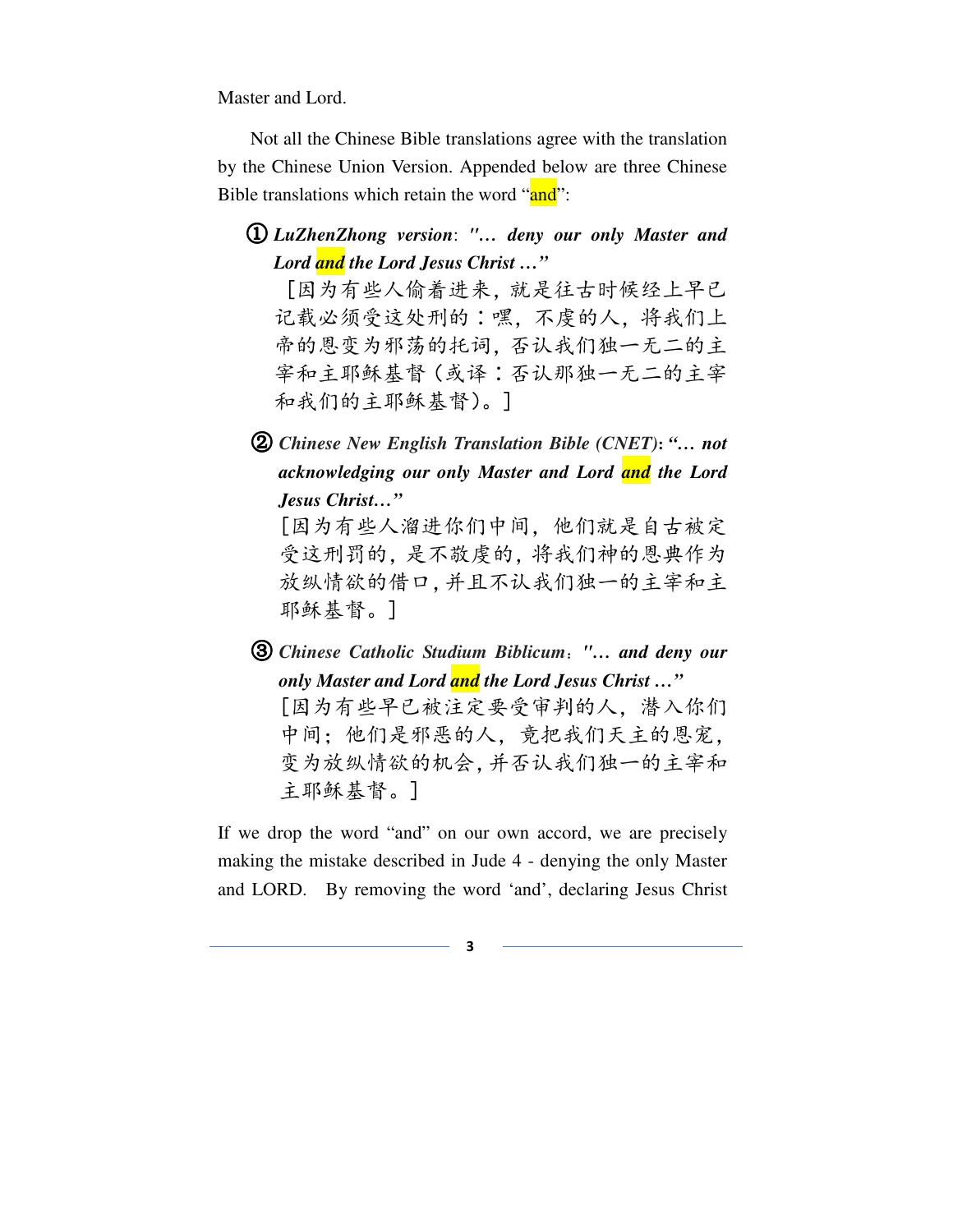as the only Master and Lord, we are publicly denying the unique position of God Yahweh. Hence, this word 'and' is not one that is dispensable. It is, in fact, of the utmost significance.

We must recognize clearly who is the "only Master and Lord" that Jude was talking about?

The term *"Master and Lord"* from the original Greek word *despotes* in the OT Greek translated text LXX, is used to address God Yahweh many times, especially in the book of Daniel where 7 occurrences are found. This word appeared 10 times with basically two usages. It can refer to the master of slaves (1Tim 6:1,2; Tit 2:9; 1 Pt 2:18). It can also refer to God, being the Master and Lord (Lk 2:29; Ac 4:24; 2 Tim 2:21, 2Pt 2:1; Rev 6:10). One of the examples of addressing God as 'despotes" is Ac 4:24:

# *And when they heard this, they lifted their voices to God with one accord and said, "O Lord (despotes), it is You who MADE THE HEAVEN AND THE EARTH AND THE SEA, AND ALL THAT IS IN THEM.*

"*Despotes*" refers to the master with absolute sovereignty. Besides using this to address God Yahweh who created us, this term can also be used to address the master of a slave. If we can use this to address the earthly master of slaves, we can certainly use it to address Jesus Christ because God Yahweh instituted him to be our Lord. However, if we add on the word "monos" before that, it would have to be none other than God Yahweh. Otherwise, we are refuting the absolute sovereignty of the Lordship of God Yahweh.

Such a conclusion is biblically founded because whenever the word "monos" is used, it is always referring to God Yahweh. A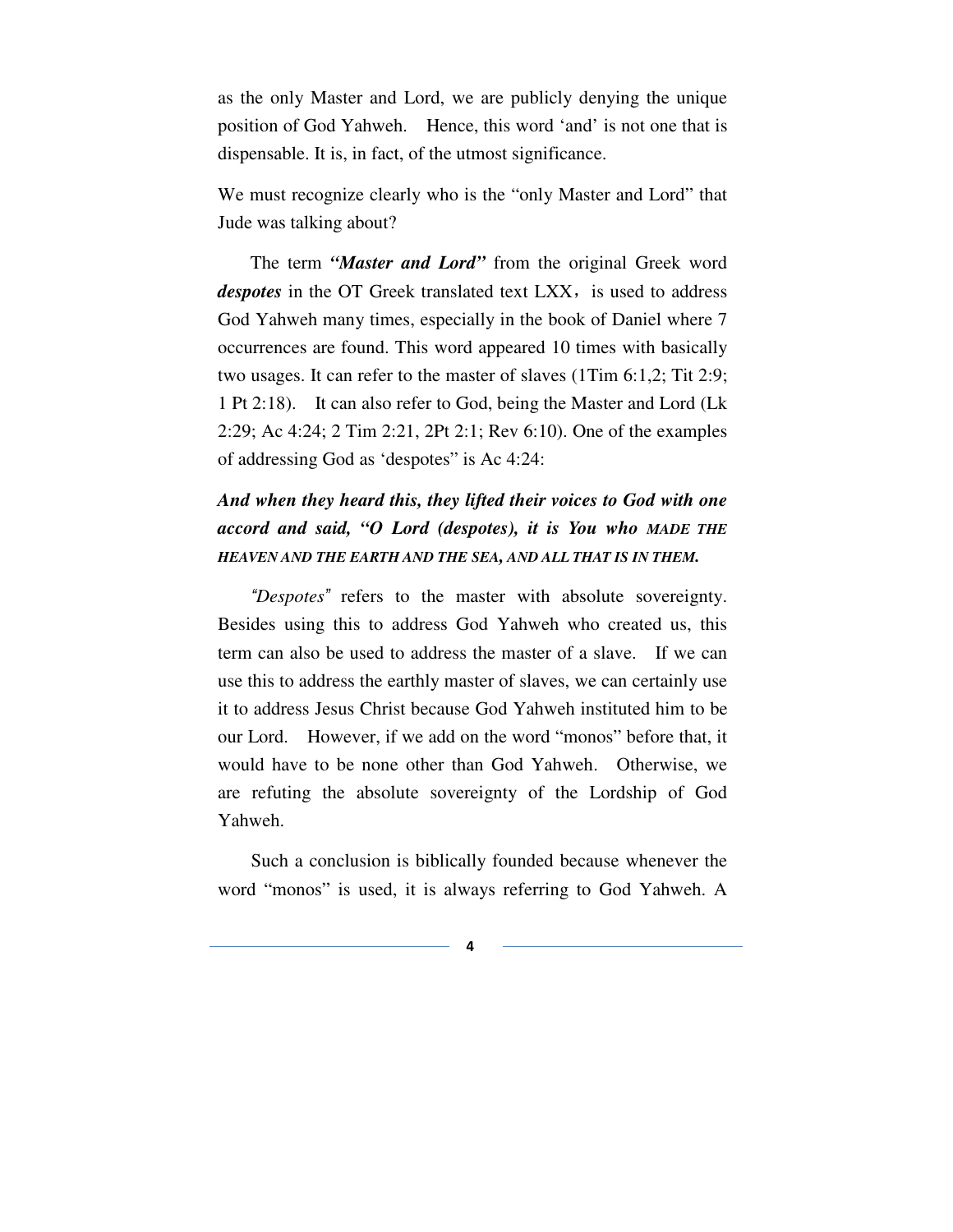convenient example of this is Jude 24-25:

*Now to Him who is able to keep you from stumbling, and to make you stand in the presence of His glory blameless with great joy, to the only God our Savior, through Jesus Christ our Lord, be glory, majesty, dominion and authority, before all time and now and forever. Amen.* 

In such a short letter, Jude had used this word "monos" twice, with once in the beginning of the letter  $(v4)$  and the other at the end (v25), which is obviously not a coincidence. In v25, he blessed God Yahweh, saying, "*to the only God our Savior, through Jesus Christ our Lord, be glory, majesty, dominion and authority, before all time and now and forever...*" Why did he say that glory, majesty, dominion and authority be to the only God our Saviour through Jesus Christ? It is because while God Yahweh is our Saviour, he saved us through Jesus Christ. We should give praises to our Saviour God Yahweh because of the salvation work accomplished by Jesus Christ.

These words are almost identical to what Paul said in Phi 2:11, "…and that every tongue will confess that Jesus Christ is Lord, to the glory of God the Father". For the faithfulness of Jesus Christ, God Yahweh lifted him up, giving him the highest name above all, so that he is Lord over all things. All these glories are given by God Yahweh to him. Hence, all the glory will have to return to the heavenly father and God Yahweh through Jesus Christ.

### *Ro 16:27 – "to the only wise God, through Jesus Christ, be the glory forever. Amen."*

Paul's words are the same as those in Jude 25. The only true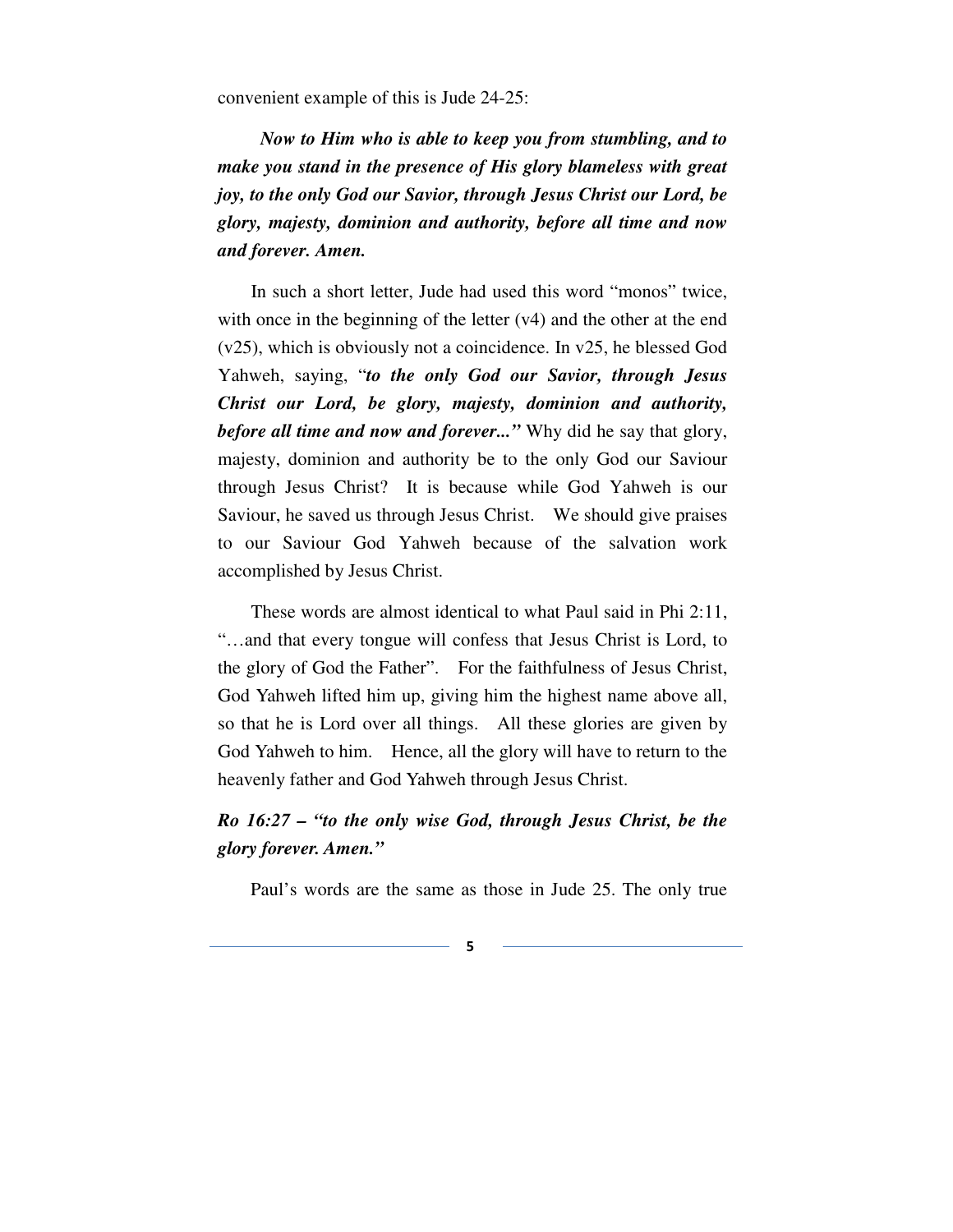God alone is worthy of the glory. Such glory is returned to Him because of Jesus Christ. We can see how Yahweh is the only true God and He is the recipient of our praises and glory.

#### *1 Tim 1:17 – 'Now to the King eternal, immortal, invisible, the only God, be honor and glory forever and ever. Amen."*

Paul called Yahweh as the only God who is immortal and invisible. Paul gave honour and glory to this only God. At the end of the letter in *1 Tim 6:14-16*, Paul used "monos" to describe God again.

*"that you keep the commandment without stain or reproach until the appearing of our Lord Jesus Christ, which He will bring about at the proper time—He who is the blessed and only Sovereign, the King of kings and Lord of lords, who alone possesses immortality and dwells in unapproachable light, whom no man has seen or can see. To Him be honor and eternal dominion! Amen."*

Paul used a lot of noble titles to praise God Yahweh here. He addressed God as "*the only Sovereign*"; *"King of kings and Lord of lords"*; "*who alone possesses immortality"; "whom no man has seen or can see".* 

The descriptions are similar to those in 1 Tim 1:17: "*who alone possesses immortality" is the same as "immortal"; "whom no man has seen or can see" equals to "invisible", "King of kings and Lord of lords"* is equivalent to *"the King eternal",* "*only Sovereign"* means *"the only God".*

"Sovereign" can be used to describe any man or spirit with power and authority. However, once "monos" is added on, it is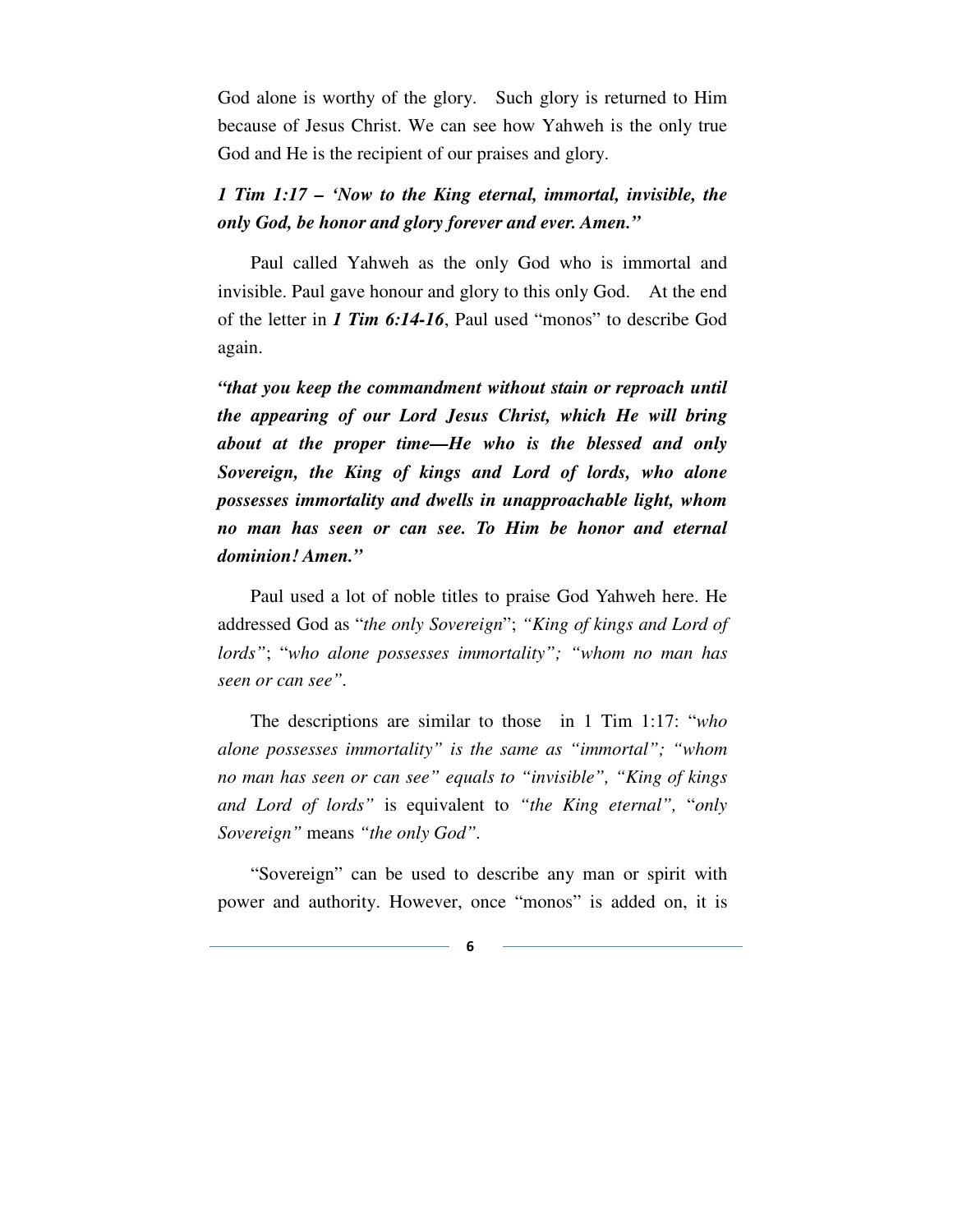obviously referring to God Yahweh. Only God Yahweh possesses the highest sovereignty above all. Paul also used "the only immortal" to address God because only God lives forever and never dies.

This series of titles is absolutely not to describe Jesus Christ. The reasons are as follows:

- 1) The authority of Jesus Christ was not his own, but given by God Yahweh (Jn 5:27, 17:2; Mt 28:18);
- 2) Jesus Christ was not immortal. He died on the cross and it was God Yahweh who raised him from the dead;
- 3) Jesus Christ was not one who has not been seen or cannot be seen;
- 4) Although Jesus Christ was instituted by God Yahweh as Lord of lords and King of kings, he was subjected to the authority of God Yahweh – truly as a person "under one man and above all other men" (1 Cor15:27-28);
- 5) The date of the reappearance of Jesus Christ is decided by God Yahweh.

From the above, we can see that the series of titles can only be used to describe God Yahweh.

Paul used "monos" twice in v15 and v16, respectively, to address God because Yahweh is the only God and only He is worthy of our praises. Therefore, Paul would render all praises to the only God by default. The Lord Jesus used the word "monos" twice in John to describe his Father God Yahweh.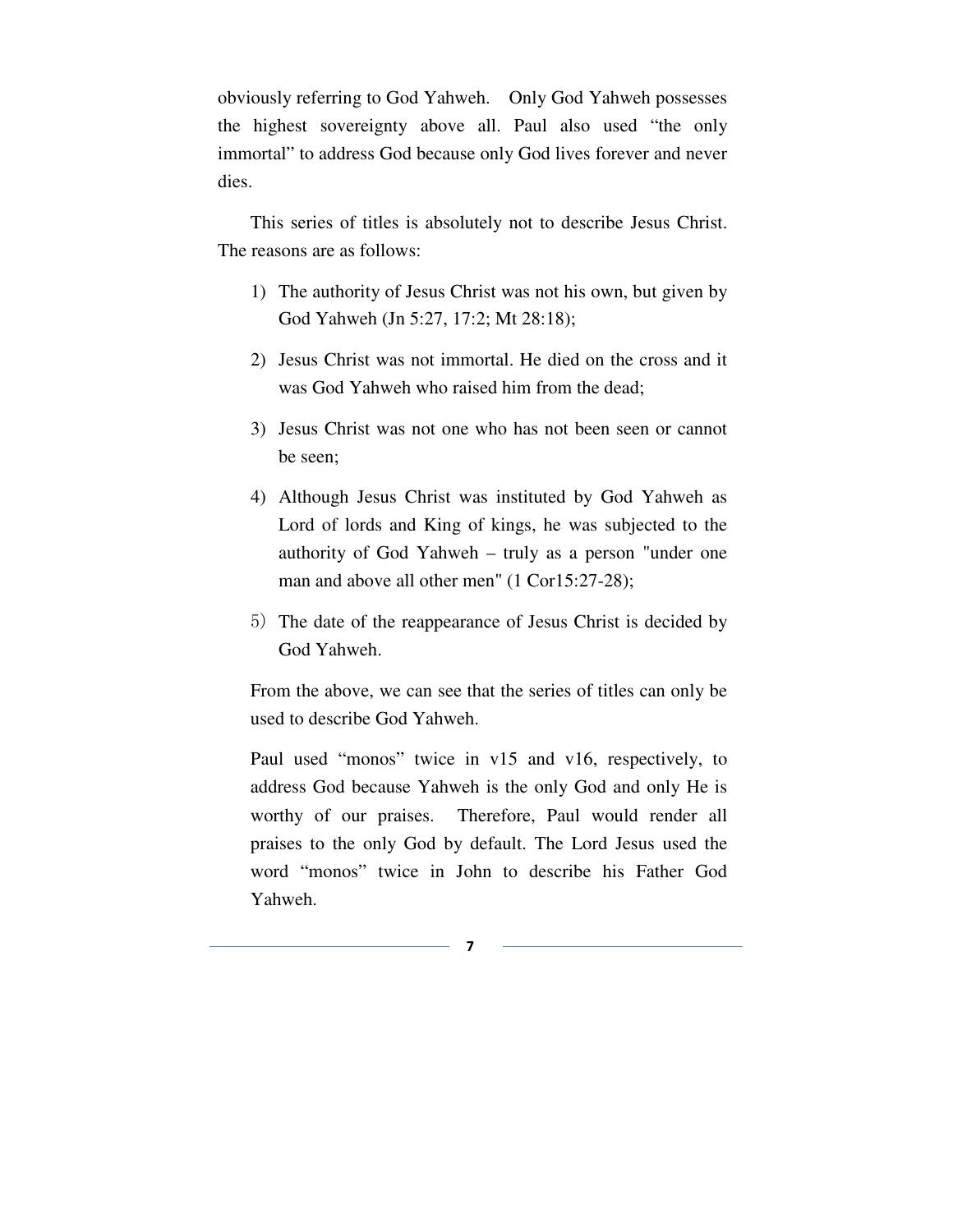## *Jn 5:44 – "How can you believe, when you receive [a]glory from one another and you do not seek the [b]glory that is from the* **one and** *only God?"*

The Lord Jesus teaches us not to seek glory from man. If we really believe in him, we should also imitate him and seek praises and glory from the only God alone. The Lord Jesus always sets our focus on God Yahweh. He has never taught us to glorify him because his concern was how to glorify the Father.

### *Jn 3:17 – "For God did not send the Son into the world to judge the world, but that the world might be saved through him."*

The Lord Jesus addressed God as "the only true God". God Yahweh is not only true, but also unique. The Lord Jesus also publicly confessed that he was the Christ sent by the only true God. He clearly expressed that he was not God, let alone being the only God.

# *Mk 10:17-18 – 'As he was setting out on a journey, a man ran up to him and knelt before him, and asked him, "Good Teacher, what shall I do to inherit eternal life?" And Jesus said to him, "Why do you call me good? No one is good except God alone.'*

This passage has no mention of the term "monos", but we must pay attention to how the Lord Jesus described God. He said, "No one is good except God alone". In other words, only God is good. We can also express it in another way: God alone is good. These words of the Lord Jesus reminded us that although he was also good, compared to God, God was the only source of goodness and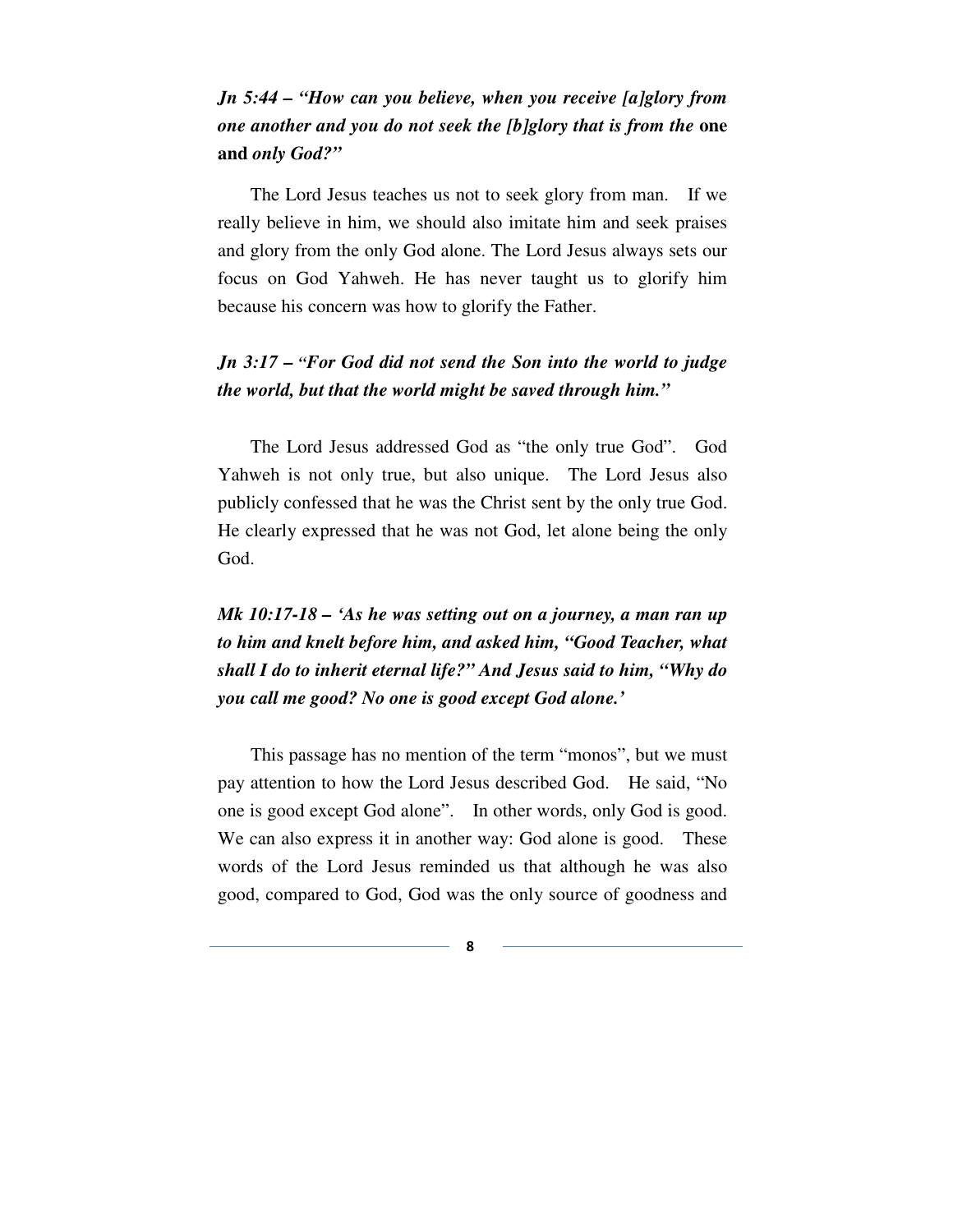that even Jesus' goodness came from the Father God. Apart from the Father God, there is no goodness to talk about. Therefore, if we want to become good, we must know God Yahweh.

*Rev 15:4 - "Who will not fear, O Lord, and glorify Your name? For You alone are holy; For ALL THE NATIONS WILL COME AND WORSHIP BEFORE YOU, FOR YOUR RIGHTEOUS ACTS HAVE BEEN REVEALED."*

*"For You alone are holy"* can be translated as *"only You are holy*". Undeniably, the Lord Jesus, the prophets and the angels are all holy. However, the Bible would not use "monos" to describe that they are holy. We can see from here once again that the adjective "monos" is used only on Yahweh without any exception.

 Hence, when we return to Jude 4, we cannot help but conclude that "the only Master and Lord" refers to God Yahweh. With the mention of "the only God" in v25, the short passage with two occurrences of using the term "monos" is obviously the author's deliberate emphasis. His focus is on God Yahweh who saved us; only God could keep our feet from falling (Jude 24).

 Jude warned Christians not to deny the only Master and Lord and the Lord Jesus Christ. What does it mean by "deny" (Greek: *arneomai*) the only Master and Lord and the Lord Jesus Christ? That is to refute and reject God Yahweh's sovereignty in our lives. God Yahweh instituted Jesus as the Lord of the Church and God becomes King in our lives through Christ. Not listening to the teaching of the Lord Jesus Christ means denying the only Master and Lord; and those denying the only Master and Lord would also not listen to the Lord Christ instituted by God. Hence, 1 Jn 2:23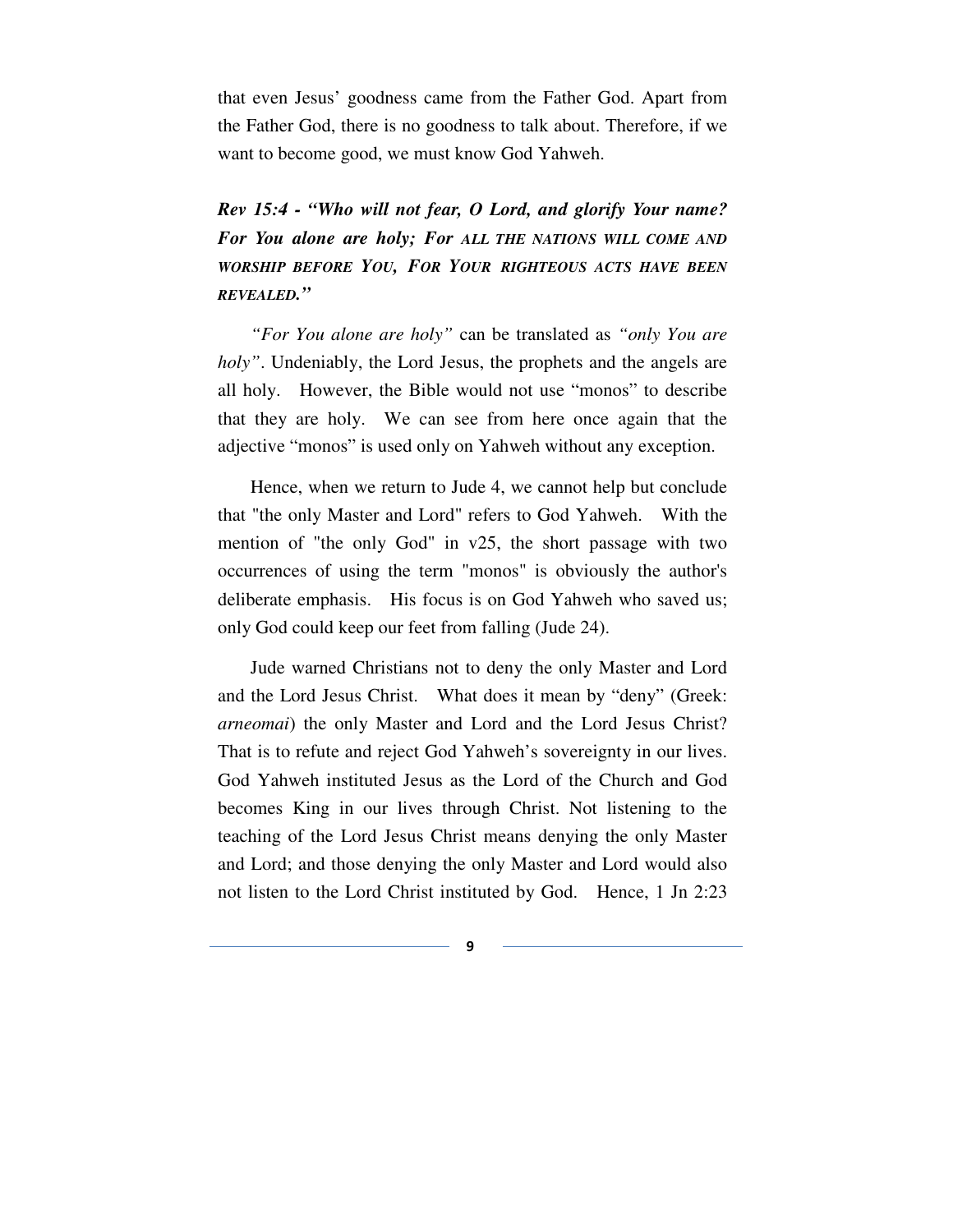warned us as saying, *"Whoever denies (arneomai) the Son does not have the Father; the one who confesses the Son has the Father also."* 

If we confess with our mouth that Jesus is Lord and acknowledge that Yahweh is the only God, yet without following Jesus' teaching to live our lives, we are actually turning God's grace into the opportunity of indulging in our selfish desires. (Jude 4)

How do Christians turn God's grace into an opportunity of indulging in selfish desires? A common example is to regard sins as "weakness". As a result, it has become acceptable that Christians sin. We thought that non-Christians would go to hell if they sin while Christians could sin without any hesitation because the precious blood of Jesus could cleanse our sins.

Such a careless attitude towards sins is a commonplace in the Church. Christ's precious blood can indeed cleanse our sins, but his blood is certainly not a license for Christians to sin. Jude called us to stay away from this kind of ungodly mind-set and not to only "confess" with our mouth that Jesus is Lord when we do not respect him as Lord in our lives and behaviours.

How would Jesus want us to respect him as Lord? It is through our respect for his Father as the only God, "Only (monos) serve Him" (Mt 4:10), obey His will. However, none of us listened to his instructions. We served Jesus as God on our own, substituting the only God Yahweh with Jesus. Such a practice will not be endorsed by the Lord Jesus. He warned us in *Mt 7:21*,

*"Not everyone who says to me, 'Lord, Lord,' will enter the kingdom of heaven, but he who does the will of my Father*